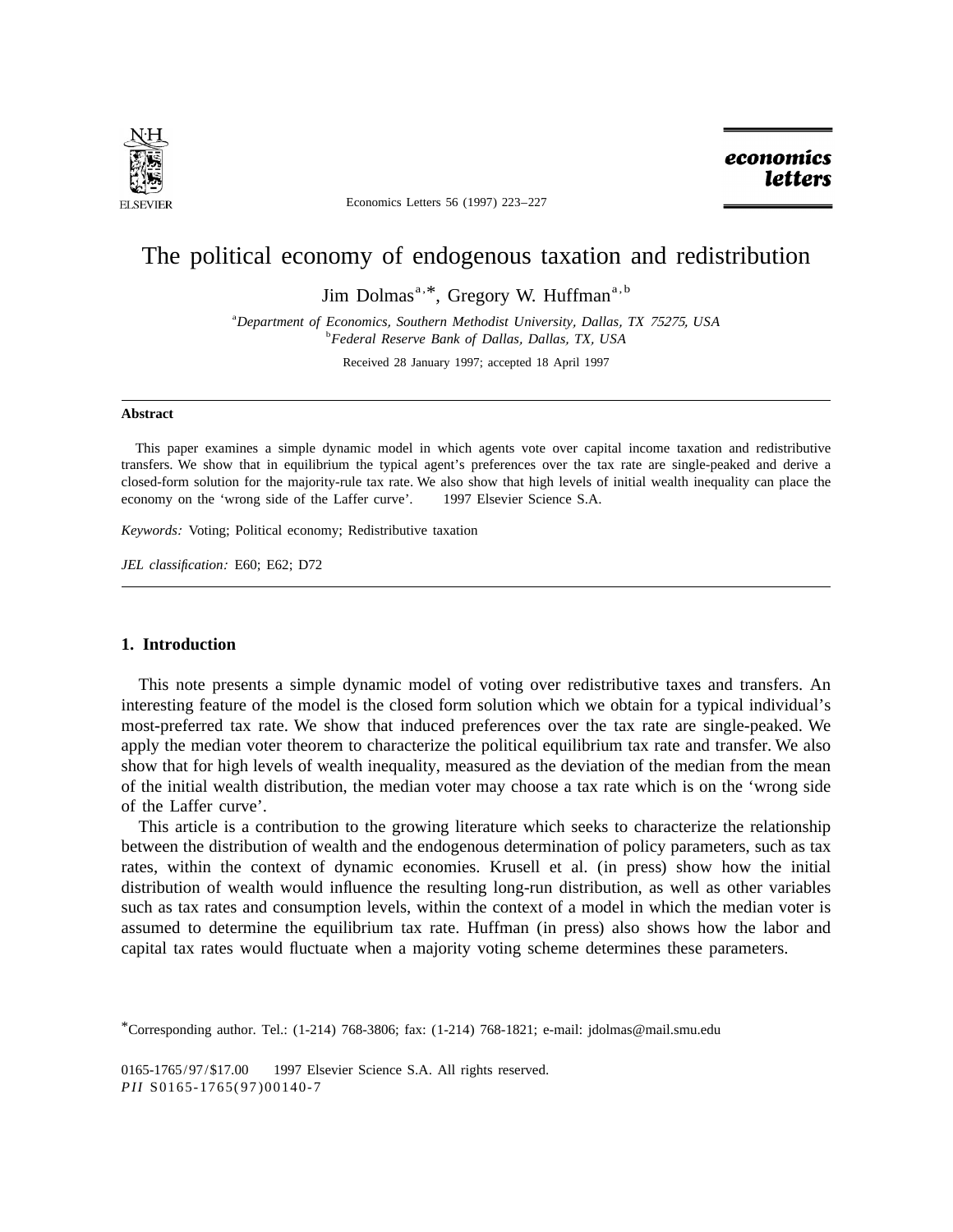# **2. The model**

Individuals in the economy live for two periods. The economic decisions which a typical individual makes are sequenced as follows. Each individual begins with some initial wealth  $y \in \mathcal{Y} \subset \mathcal{R}$ . In period one, an individual divides his or her initial wealth into consumption and savings. Savings earn an after-tax return of  $(1 - \theta)$  *R*, where *R* is constant and  $\theta$  is the tax rate. In period two, the individual consumes after-tax income from savings plus a per capita lump-sum transfer  $\tau$ . The tax rate and transfer are identical across agents, and the transfer is financed with revenue collected from the tax on savings income. Individuals have identical preferences over consumption in the two periods, and these preferences are assumed to take the logarithmic, time-additive form

 $u(c_1, c_2) = \log(c_1) + \beta \log(c_2)$ .

Prior to the period-one consumption-savings decision, individuals vote over tax-and-transfer schemes. The imposition of a balanced government budget, together with second-period general equilibrium, means the issue space can be reduced to the one-dimensional choice of tax rate. The political equilibrium concept is assumed to be majority rule in a standard two-party competition over the single issue  $\theta$ .

An individual with initial wealth *y*—individual *y*, for short—thus solves the following problem:

$$
\max_{s} {\log(y - s) + \beta \log[(1 - \theta)Rs + \tau]}.
$$

given *y*,  $\theta$  and  $\tau$ . The solution for savings, *s*, is:

$$
s = \frac{\beta}{1+\beta} y - \frac{\tau}{(1-\theta)R(1+\beta)}.
$$

Consumption in the two periods is given by

$$
c_1 = y - s = \frac{1}{1 + \beta} \left[ y + \frac{\tau}{(1 - \theta)R} \right],
$$

and

$$
c_2 = (1 - \theta)Rs + \tau = \frac{\beta}{(1 - \beta)} (1 - \theta)R \left[ y + \frac{\tau}{(1 - \theta)R} \right].
$$

Given  $\theta$  and  $\tau$ , let  $s(y)$  denote savings of someone with income *y*. Then, aggregate tax revenue is  $\theta$ times aggregate period-two income from savings, and the per capita transfer in equilibrium satisfies

$$
\tau = \frac{\theta R \int_{\mathcal{Y}} s(y) \mu(dy)}{M},
$$

where  $\mu$  is the distribution of agents according to initial wealth levels, and  $M = \int_{\mathcal{Y}} \mu(\mathrm{d}y)$  is the total measure of agents. Substituting in *s*( *y*) gives

<sup>1</sup> Note we impose no nonnegativity constraint on *s*.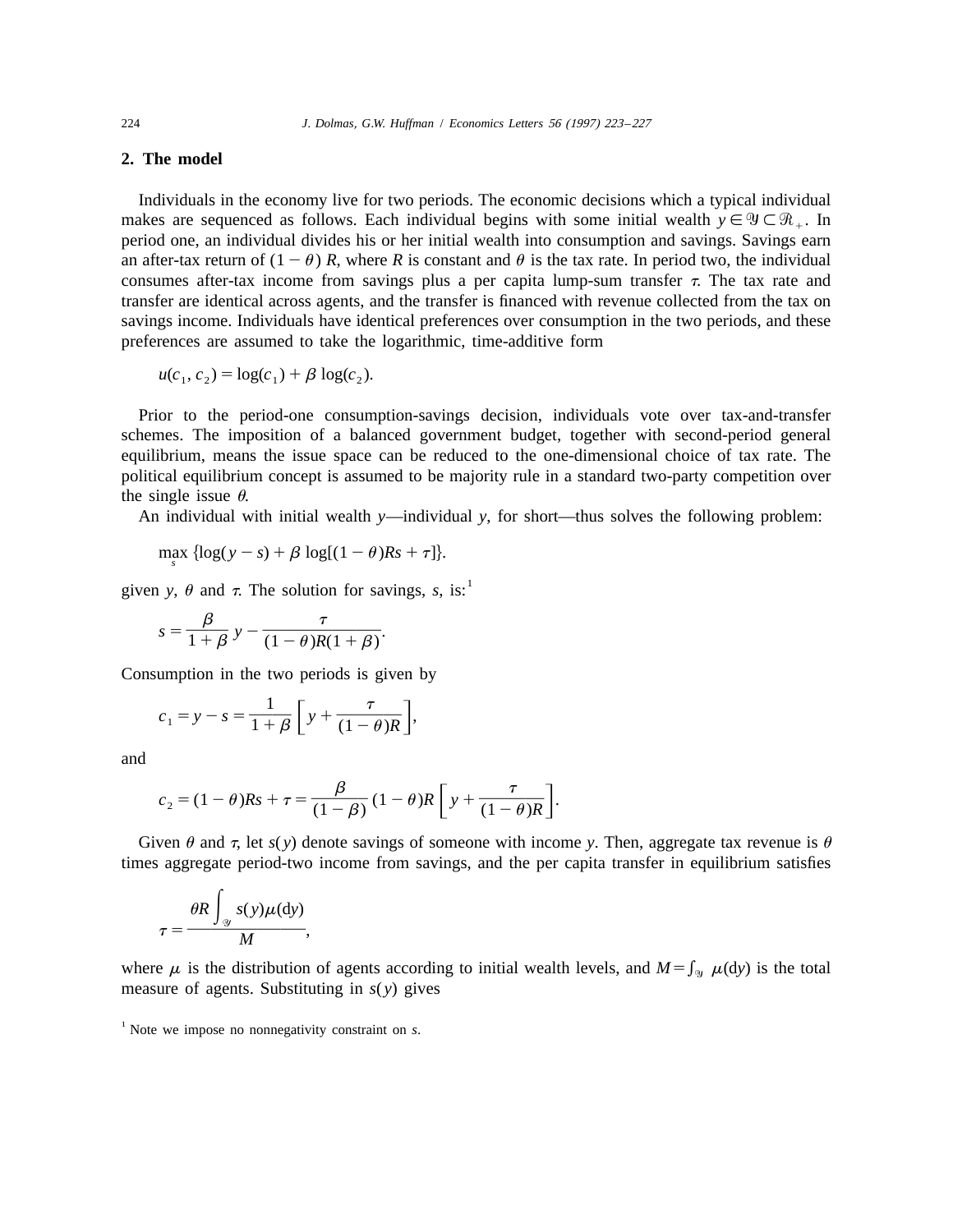$$
\tau = \frac{\theta R}{M} \int_{\mathcal{Y}} \left[ \frac{\beta}{1+\beta} y - \frac{\tau}{(1-\theta)R(1+\beta)} \right] \mu(\mathrm{d}y) = \theta R \frac{\beta}{1+\beta} \bar{y} - \frac{\theta \tau}{(1-\theta)(1+\beta)}
$$

where  $\bar{y} \equiv \int_{\mathcal{Y}} y \mu(dy)/M$  is average initial wealth. Then

$$
\tau = \frac{\theta R \beta (1 - \theta)}{(1 - \theta)(1 + \beta) + \theta} \bar{y}.\tag{2.1}
$$

Remembering the expressions for individuals' consumption, a little algebra reveals that individual *y*'s consumption in the two periods is given by

$$
c_1 = \frac{1}{1+\beta} \left[ y + \frac{\tau}{(1-\theta)R} \right] = \frac{1}{1+\beta} \left[ \frac{(1+\beta)y + \theta\beta(\bar{y}-y)}{1+\beta-\theta\beta} \right]
$$

$$
= \frac{\bar{y}}{1+\beta} \left[ \frac{(1+\beta)\frac{y}{\bar{y}} + \theta\beta\left(1-\frac{y}{\bar{y}}\right)}{1+\beta-\theta\beta} \right]
$$

and

$$
c_2 = \frac{\beta}{1+\beta} (1-\theta) R \left[ y + \frac{\tau}{(1-\theta)R} \right] = \frac{\beta}{1+\beta} (1-\theta) R \bar{y} \left[ \frac{(1+\beta)\frac{y}{\bar{y}} + \theta \beta \left(1-\frac{y}{\bar{y}}\right)}{1+\beta-\theta \beta} \right].
$$

Then, individual *y*'s 'indirect' utility function-maximized utility as a function of  $y/\bar{y}$ ,  $\theta$  and other parameters has the form

$$
w(\theta; y/\bar{y}) = \text{constant} + (1+\beta) \log \left( \frac{(1+\beta)\frac{y}{\bar{y}} + \theta \beta \left(1 - \frac{y}{\bar{y}}\right)}{1+\beta - \theta \beta} \right) + \beta \log(1-\theta). \tag{2.2}
$$

The constant involves  $\beta$  and *R*, of course, as well as a term of the form  $(1+\beta) \log(\bar{y})$ .

Consider the problem of maximizing  $w(\theta; y/\bar{y})$  with respect to  $\theta$ ,  $\theta \in [0,1]$ . The constraint  $\theta \leq 1$ will not be binding, of course, as  $w(1; y/\bar{y}) = -\infty$  when  $\theta = 1$ . The constraint  $\theta \ge 0$  will be binding, however, for individuals with  $y/\bar{y} \ge 1$ . It is straightforward to show that for  $y/\bar{y} \ge 1$ —that is, for individuals whose initial wealth is greater than average— $w(\theta; y/\bar{y})$  is decreasing in  $\theta$  over the interval [0,1] and is maximized at  $\theta = 0$ .

For the relatively poor—those individuals with  $y/\bar{y} < 1$ —one can show that  $w(\theta; y/\bar{y})$  is concave and attains a unique maximum at a  $\theta \in (0,1)$  which depends on  $y/\bar{y}$ . As one would expect, the maximizing value of  $\theta$  rises as  $y/\bar{y}$  falls: poorer individuals prefer higher taxes and transfers.

For individuals with  $y/\bar{y} < 1$ , given our specification of preferences, one can say even more. Tedious algebra shows that the first-order condition for an interior maximum of Eq. (2.2) reduces to the following quadratic equation in  $\theta$ :

$$
\beta^{2}(1 - \Omega)\theta^{2} - (1 + \beta)[1 + 2\beta(1 - \Omega)]\theta + (1 + \beta)^{2}(1 - \Omega) = 0,
$$

where  $\Omega = y/\bar{y}$ . The appropriate solution to this quadratic equation is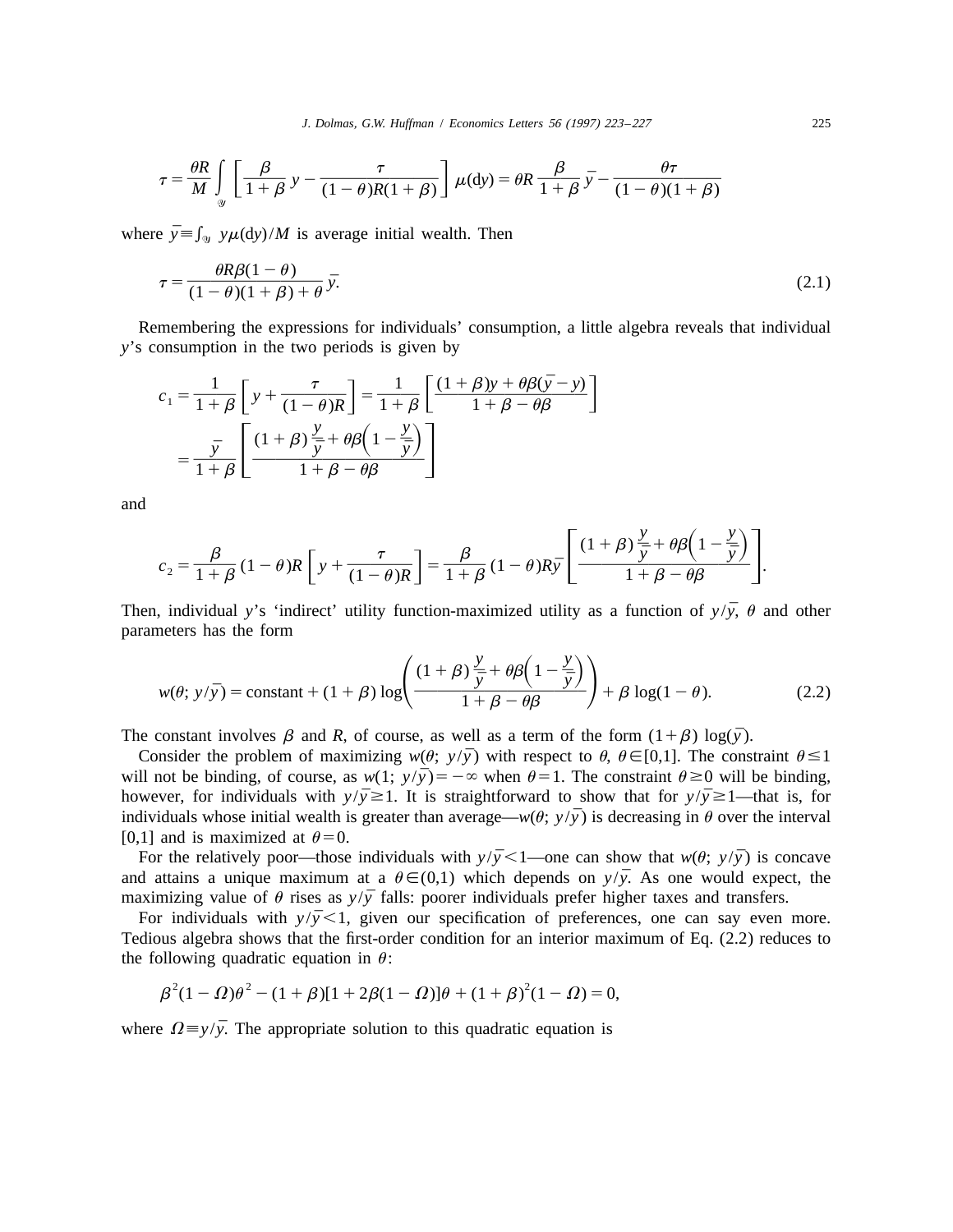

Fig. 1.  $\theta^*$  ( $\Omega$ ) for various values of  $\beta$ .

$$
\theta^*(\Omega) = \frac{1+\beta}{\beta} \frac{1+2\beta(1-\Omega)}{2\beta(1-\Omega)} - \frac{1+\beta}{\beta} \frac{\sqrt{1+4\beta(1-\Omega)}}{2\beta(1-\Omega)}
$$

For  $0 \le \Omega \le 1$ ,  $\theta^*(\Omega)$  is strictly between zero and one, and increases as  $\Omega$  falls. Fig. 1 plots  $\theta^*$ against values of  $y/\bar{y} = \Omega \le 1$  for various values of the preference parameter  $\beta$ . Although the tax rate is monotonically decreasing in  $\Omega$ , it is not monotonic in  $\beta$ .

Let  $\theta(y/\bar{y})$  denote the preferred tax rate of an individual with initial wealth relative to the average given by  $y/\bar{y}$ . The above considerations imply that

$$
\theta(y/\bar{y}) = \begin{cases} 0 & \text{if } y/\bar{y} \ge 1 \\ \theta^* \left(\frac{y}{\bar{y}}\right) & \text{if } y/\bar{y} < 1 \end{cases}
$$

Since each individual y's preferences over  $\theta$  are single peaked, the median voter theorem applies.<br>Let  $y_m$  denote the median of the distribution of initial wealth—i.e.,  $y_m$  is defined by  $\int_0^{y_m} \mu(dy) = \frac{1}{2}$ . If  $y_m \geq \bar{y}$ , then the majority-rule equilibrium tax rate is zero. If  $y_m < \bar{y}$ , the equilibrium tax rate is given by  $\theta^*(y_m/\bar{y}).$ 

Since the equilibrium tax rate depends only on  $y_m/\bar{y}$ , any change in the distribution of initial wealth which changed both the median and mean in the same proportion would leave the equilibrium tax rate unaffected. On the other hand, if we take, as seems natural, a decrease in  $y_m/\bar{y}$  to indicate a greater level of wealth inequality, then greater inequality will be associated with higher rates of taxation. One can also compare the equilibrium tax rate to the tax rate, call it  $\theta_{\tau}$ , which would maximize the per